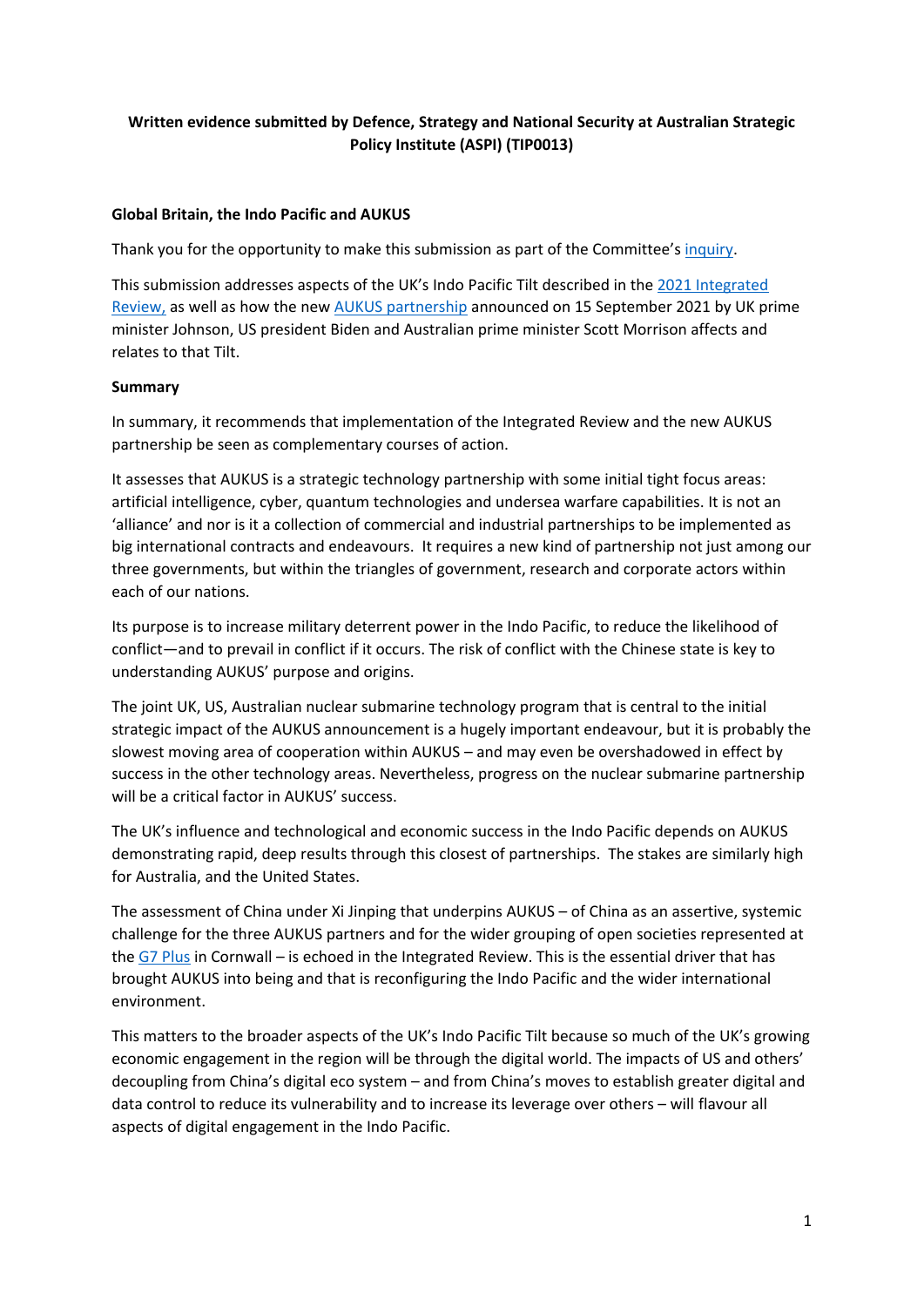While AUKUS was negotiated in secrecy, it's success from here on requires the highest level of political and parliamentary commitment. Transparency, progress and public debate are all prerequisites for building and maintaining population level support.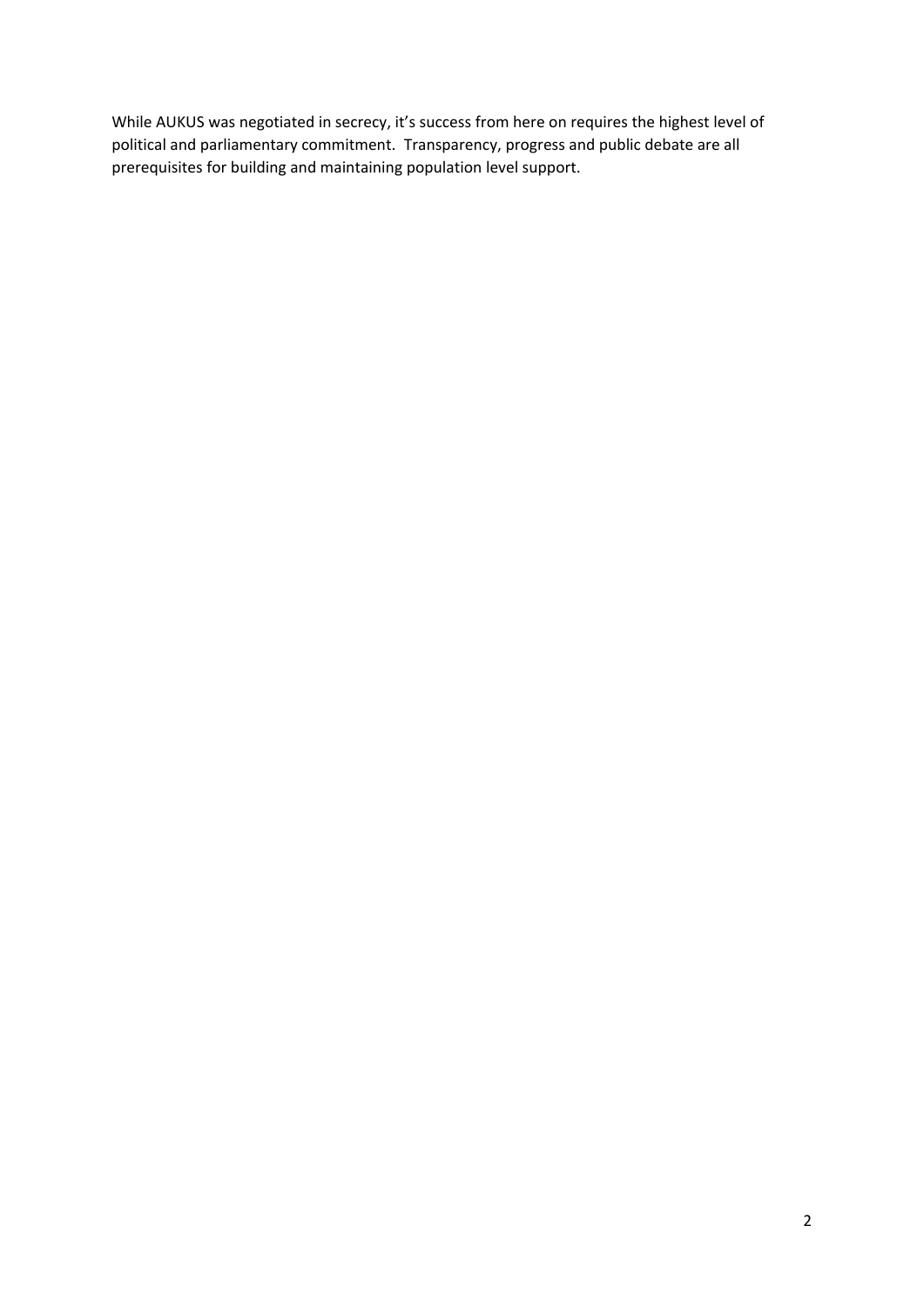# **Background**

The Integrated Review sets out the UK government's vision for Britain's role in the world between now and 2030, and describes an ambition for a Global Britain post-Brexit as the UK emerges from the height of the continuing covid crisis.

The review's themes around sustaining advantage through science and technology, shaping the open international order for the future, strengthening security and defence at home and overseas, and building resilience at home and overseas resonate with and align with core policy directions in Australia, including the [2020](https://www1.defence.gov.au/about/publications/2020-defence-strategic-update) [Defence](https://www1.defence.gov.au/about/publications/2020-defence-strategic-update) [Strategic](https://www1.defence.gov.au/about/publications/2020-defence-strategic-update) [Update](https://www1.defence.gov.au/about/publications/2020-defence-strategic-update).

The primary challenge for the UK in the Indo Pacific is not crafting a policy agenda – the Integrated Review does that. It is delivering tangible actions that make a difference to the region's future, economically, politically and strategically.

This seems most likely to be achieved by a ruthless focus on a small set of priority areas and lines of work than in a broad but shallow program of activities.

And a major risk to UK success in the Indo Pacific is not having sufficient resources – and leadership time, attention and commitment – to engage in the region and keep UK institutions and companies focused on the directions the Tilt and AUKUS provide.

The terms of the Integrated Review itself show the challenge: '*The precondition for Global Britain is* the safety of our citizens at home and the security of the Euro-Atlantic region, where the bulk of the *UK's security focus will remain.*

*As we look further afield, the future success of Global Britain requires us to understand the precise* nature and extent of British strengths and the integrated offer we bring in other parts of the world. It *is an approach that puts diplomacy first.*

*As we engage more in the Indo-Pacific, for example, we will adapt to the regional balance of power* and respect the interests of others – and seek to work with existing structures such as the Association *of Southeast Asian Nations (ASEAN) and the Comprehensive and Progressive Agreement for Trans-Pacific Partnership (CPTPP).*'

So, the UK will tilt to the Indo Pacific, keep its security focus in the Euro-Atlantic and become Global Britain (well beyond the Euro-Atlantic and the Indo Pacific). Making sense of this mysterious Holy Trinity is going to be difficult work.

## **What the Tilt means for Australian and the region**

The UK's Indo Pacific Tilt is a profoundly welcome development for Australia and for all nations who are pursuing the objective of a [free,](https://www.iiss.org/blogs/analysis/2018/08/modi-free-open-inclusive) [open](https://www.iiss.org/blogs/analysis/2018/08/modi-free-open-inclusive) [and](https://www.iiss.org/blogs/analysis/2018/08/modi-free-open-inclusive) [inclusive](https://www.iiss.org/blogs/analysis/2018/08/modi-free-open-inclusive) [Indo](https://www.iiss.org/blogs/analysis/2018/08/modi-free-open-inclusive) [Pacific](https://www.iiss.org/blogs/analysis/2018/08/modi-free-open-inclusive).

The directions set out in the Integrated Review, now augmented and accelerated in the security and technology space by the AUKUS partnership, position the UK to make an enormously positive contribution the development of the region economically, politically, technologically and in strategic terms.

But the tensions in overall UK policy and attention that are evident in the broader, global focus of the review need to be understood and managed if regional expectations of about the UK are to be met, and even exceeded.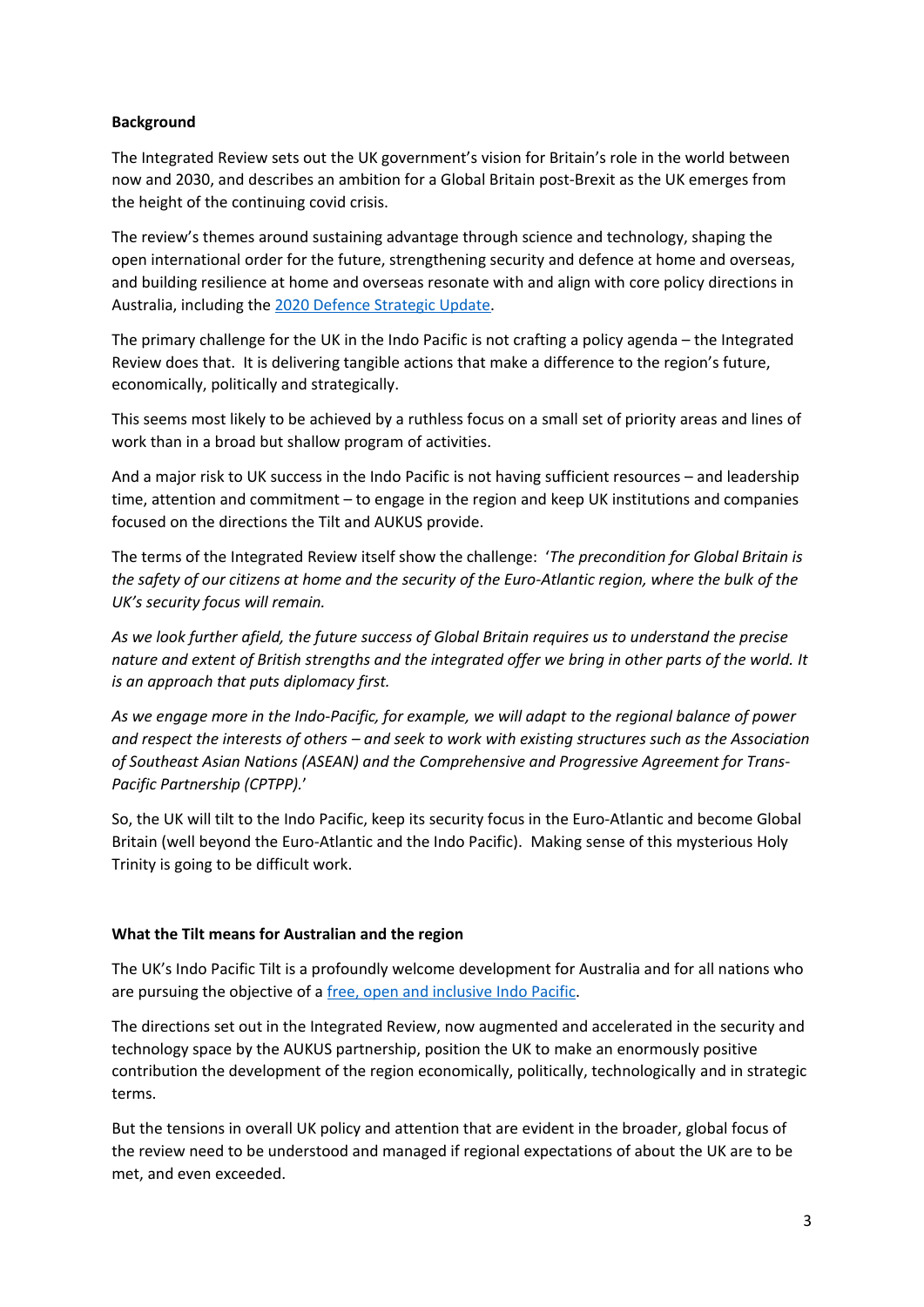It is unlikely that all the streams of activity in the wider Review can be pursued as might be desired by various national and international stakeholders within the national and governmental resources the UK has available.

The joint initiatives of the Indo Pacific Tilt and AUKUS allow the UK to combine the strategic, technological and economic elements of UK national power in ways that work with the now blurred boundaries between these domains.

But success also requires UK policy and decision makers to recognise an uncomfortable but inescapable truth: China is now predominantly a systemic challenge to open societies and democratic states whether in Europe, North America or the Indo Pacific or elsewhere.

The grounds for positive and reciprocated engagement have narrower sharply, with further narrowing more likely than any reversal of this trend. The language of public diplomacy that provides room for positive engagement and cooperation is essential, as is openness to changed structural directions from the Chinese state. Hard edged realism is a wiser foundation, though, than the more optimistic hopes for inevitable political opening and reform many nations used as a basis for national China policies in recent decades.

UK Indo Pacific policy has many moving parts, many of which are canvassed in the Review. Two central pillars are set out that can be used to keep implementation focused and cohesive: UK membership of the CP TPP and the joint rapid implementation of the AUKUS partnership, with the clear agenda set out by our respective national leaders in September 2021. These pillars provide a tight economic, technological and strategic agenda for the UK.

Working with the 11 current CP TPP members to integrate UK digital and physical trade with some of the fastest growing economies in the world, all of whom share the UK vision of an open and inclusive Indo Pacific, provides real leverage for the UK to advance its models for new digital interactions, baking in UK values and norms and shaping standards of openness and transparency.

Leading CP TPP members including Japan, Singapore and Australia are partners for the UK with shared values and interests with the UK in these areas. This positive rule-making agenda enables the UK's broader commitments to human rights and political freedom, and its contribution to development goals around education and public health to be pursued with these partners.

## **What'll AUKUS ever do for us?**

## **The United States**

The Afghanistan withdrawal, rebuilding the US economy and infrastructure, and facing the systemic challenge of China were big campaign commitments Joe Biden made on his path to the Presidency. He is now delivering on these. So, for the US and the Biden Administration, AUKUS is a big part of 'what happens next' after the turmoil around the withdrawal from Afghanistan. It is a strategic statement that Biden and America are serious in facing the China challenge, and that they seek the deepest of partnerships with trusted allies in doing so. Delivering on the initial agenda of AUKUS with early results will give momentum to Biden's larger strategic agenda.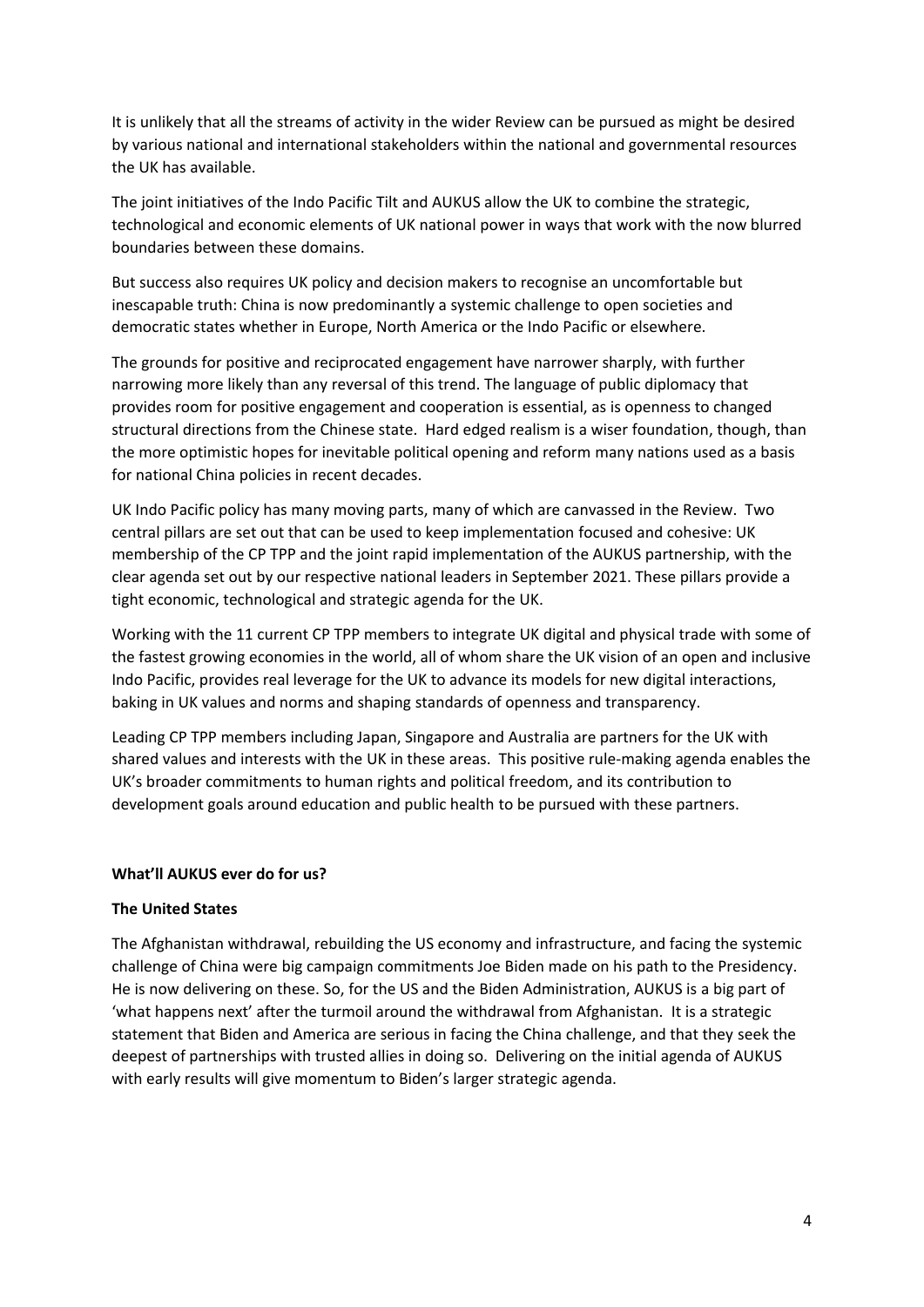# **Australia**

The Australian Government's 2020 Defence Strategic Update made a major shift to defence planning assumptions, by recognising that the strategic environment had deteriorated to the point where a longstanding planning assumption that Australia had at least ten years' warning time before it was likely that the military could be used in major conflict. The guidance now is that such conflict involving Australian forces could occur within this next decade. This provides the context for Australia seeking early capability gains through AUKUS.

As for the US, for Australia AUKUS is a fundamental deepening of key partnerships in light of the rise of an assertive China. In narrower defence terms, it is also a defining change to decades of defence capability thinking and investment. The nuclear-powered submarines are a step into a new world of deterrent military power that was unthinkable only 6 years ago, but is now required given the rise of a powerful and aggressive China.

But AUKUS's wider agenda is forcing an [equally](https://www.aspistrategist.org.au/aukus-kicks-australias-military-transformation-into-gear/) [profound](https://www.aspistrategist.org.au/aukus-kicks-australias-military-transformation-into-gear/) [shift](https://www.aspistrategist.org.au/aukus-kicks-australias-military-transformation-into-gear/) in defence policy, concepts and force structure. That's because it is bringing forward the timeline for a very new type of defence force that Australia was had been looking to acquire into the 2030s and 2040s.

Aside from the nuclear submarine partnership, AUKUS's focus areas of AI, cyber, quantum and the undersea domain are all about much faster moving technology areas where there is real advantage to be gained for our military. Bringing the realised promise of these technology areas that is already apparent in the commercial world and in intelligence realms into our defence force at scale, with a philosophy of 'the small, the cheap, the many' instead of the complex, the integrated and the few'. is the promise of AUKUS outside nuclear submarines. And AUKUS is about closing the developmentadoption gap in these technology areas, in the knowledge that potential adversaries are moving faster than we are.

For Australia, the now even [longer](https://www.aspistrategist.org.au/nuclear-submarines-increase-australias-need-for-speed/) [timeline](https://www.aspistrategist.org.au/nuclear-submarines-increase-australias-need-for-speed/) for obtaining nuclear submarines compared to the cancelled diesel electric French Attack class submarines means that the Australian Defence Force needs to adopt new capabilities that provide offensive and deterrent power well within the current decade. This is to complement the existing platforms and systems which now must operate in a more dangerous environment for longer than planned.

That gives [urgency](https://www.aspistrategist.org.au/aukus-kicks-australias-military-transformation-into-gear/) to the AUKUS agenda beyond the submarines.

So, nuclear submarines are heartland territory for Australia in AUKUS, but the consequences of the submarine timeline and the other elements in AUKUS are essential to understand.

AUKUS is also a new 'minilateral' that joins a small set of other Indo Pacific-focused minilateral partnerships Australia works within. The Quad and the Australia-Japan-US trilateral are key examples. These minilaterals have different purposes and agendas but, managed well, are mutually reinforcing. They allow the particular groupings in each to pursue specific agendas where the partners have strong common interests and are willing to apply resources to advance these. This means that the minilaterals can move faster and do more than wider multilateral groups. The UK's deeper engagement and presence in the Indo Pacific makes it a welcome partner for these other non-AUKUS groupings.

Both [Japan](https://asia.nikkei.com/Politics/International-relations/Japan-PM-Kishida-kicks-off-diplomacy-with-Quad-phone-calls) and [India](https://foreignpolicy.com/2021/09/16/aukus-india-australia-uk-us-submarines/) have welcomed AUKUS, because both assess that the stronger military capabilities it will bring to the AUKUS partners are a net positive for security in the region.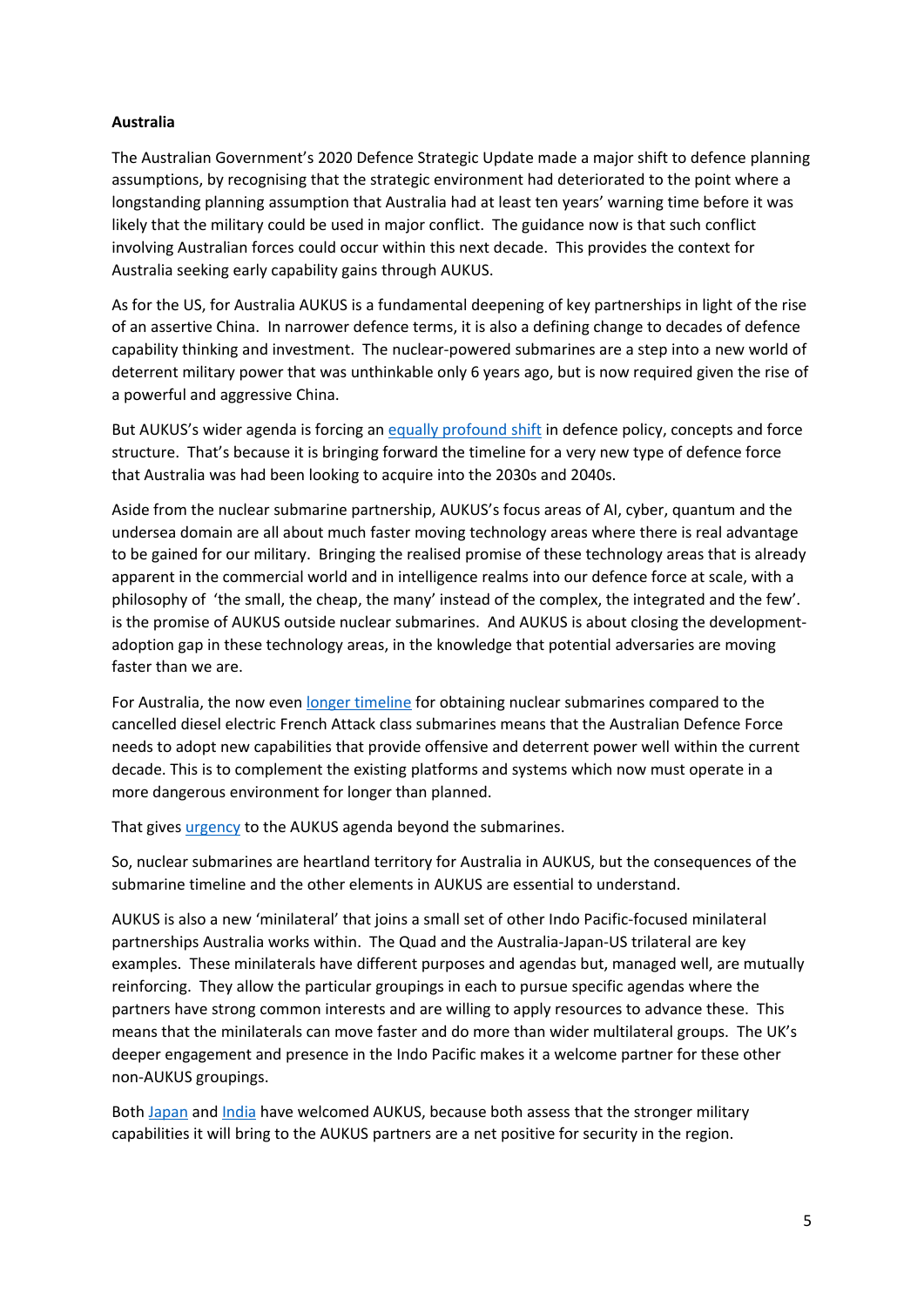# **The United Kingdom**

For the UK, AUKUS is an extension and deepening of the Indo Pacific Tilt, as well as an initiative that takes advantage of the UK's science and technology strengths and the directions for these set out in the Integrated Review.

While the economic and commercial digital pillar for the UK centres on the CP TPP, AUKUS brings a mutually supportive security and technological agenda to the UK's Indo Pacific Tilt. Since its announcement in September 2021, the overriding focus of analysis and reporting has been on two things: the effect on US and Australian relations with France, and the incredibly dense and long-term joint work required to realise the ambition for Australia to acquire and operate 8 nuclear submarines, in deep partnership with the UK and US.

# **Nuclear submarines**

The symbolic effect from the US and UK governments each deciding to share nuclear submarine technology with Australia, given that neither has done this with any other partner since [1958](https://www.cvce.eu/obj/us_uk_mutual_defence_agreement_washington_3_july_1958-en-a1ee4c1f-2166-48f3-a886-2711bd647111.html) makes this focus absolutely understandable, as does the sheer deterrent military power of nuclear submarines as weapons.

We know the objective is for Australia to operate 8 nuclear submarines as part of strengthened military deterrence of conflict in the Indo pacific. But myriad [details](https://www.heritage.org/defense/report/aukus-us-navy-nuclear-powered-forward-presence-key-australian-nuclear-submarine-and) [and](https://www.heritage.org/defense/report/aukus-us-navy-nuclear-powered-forward-presence-key-australian-nuclear-submarine-and) [complexities](https://www.heritage.org/defense/report/aukus-us-navy-nuclear-powered-forward-presence-key-australian-nuclear-submarine-and) have to be worked through to deliver this result, even just over the initial 18 month timeframe the leaders set to establish core direction for this work.

Building a nuclear submarine enterprise partnership with Australia comes at a time when the UK nuclear design and industrial base is already heavily committed to delivering the last of the Astute class submarines, beginning the work on the new Dreadnought ballistic missile submarines, and is at the start of the design and mobilisation effort for the successor to the Astute class. The US nuclear submarine enterprise is already engaged with the UK and is also working to expand to meet US needs. The US is going through similar concurrent and new design efforts to the UK with its own submarines, albeit with a larger scale of capability.

So, there are defining decisions of the UK government and its nuclear industrial base partners about the depth and directions they pursue with establishing this new Australian capability. And there are risks to the Australians and to the UK in not properly appreciating the demands that an expanded submarine program bring.

The good news, of course, is that Australia brings billions of dollars of investment as well as considerable relevant skills and industrial capability that can be used to grow the joint submarine enterprise among our nations. But the risks are obvious and must not just be understood, but managed and mitigated by us all.

A starting point has to be to not view Australian nuclear submarines as just an attractive and enormous set of contracts for UK industry. Instead, the government trilateral needs to be joined by a government-research-corporate trilateral within and among our nations, with the end result being a truly strategic, joint submarine enterprise that meets the three nations' needs.

It's naive to not recognise the interests in each of our countries that will seek to maximise narrow employment, economic and commercial benefits from the program. However, the strategic ambition is about a larger total fleet of powerful nuclear submarines in the hands of UK, US and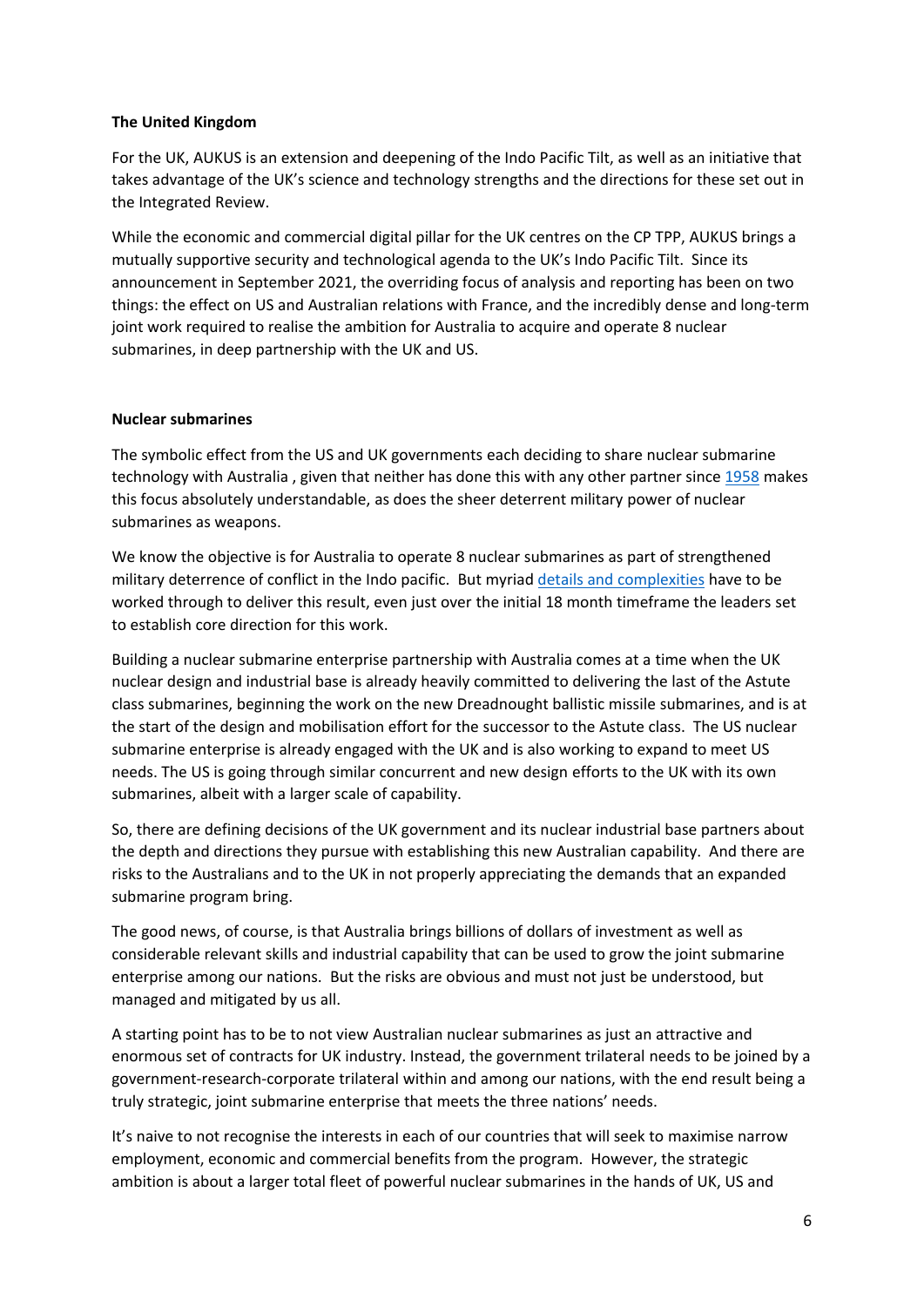Australian sailors. Jobs and profits are by-products, not central features in this agenda. They will be maximised and sustained by the success of the submarine capability and its positive effects on the security environments of our three nations.

This mindset will not define the nuclear submarine partnership without explicit and deep leadership at the highest political level of our three nations over the defining crucial early years of AUKUS. Australia has lost over a decade in defining the path for its submarine capability, involving first the Japanese and then the French. Establishing a clear direction for the submarine program and getting it underway is essential to the credibility of the broader AUKUS partnership.

The Parliaments of the UK and Australia and the US Congress have roles here, in addition to our Executive leaders and government institutions. So, while AUKUS was appropriately negotiated in the greatest secrecy, its success requires considerable transparency and continued cultivation of political and public support across the partnership. This is a lesson Australia has learnt in quite painful ways over the last 6 years of the now cancelled Attack class program with the French.

## **AUKUS beyond the nuclear submarines:**

AUKUS is perhaps more important when it comes to strategic deterrence and security for everything in the AUKUS partnership beyond nuclear submarines. The leaders' statement sets out a clear agenda here focused on artificial intelligence, cyber, quantum technologies and underseas technologies other than nuclear submarines.

So, AUKUS is not a military 'alliance' and is not some substitute for the hugely effective 5 Eyes intelligence partnership involving the UK, US, Canada , New Zealand and Australia. It is really a technology accelerator in defined core areas that is designed to lift the offensive capabilities of our three militaries and broader national security communities in ways that deliver tangible capabilities effective deterrents into the hands of our service men and women well before the first Australian nuclear submarine starts patrolling.

AI, cyber and quantum are already areas of close cooperate among our 5 Eyes intelligence agencies. AUKUS is a recognition that while this cooperation is essential and deep, these technology areas, and the concepts for applying them, are now essential for military success and must be broadened out beyond the boundaries of the intelligence community. Doing this also enables defence agencies to take up hugely effective commercial technologies in these areas and work rapidly with capable researchers and corporate actors outside the restrictions of the highly classified world.

## **Alignment on the systemic challenge of China**

The Integrated Review, along with the AUKUS partnership demonstrates an underlying assessment that China under Xi Jinping poses a systemic challenge to open societies like the UK, to liberal international rules and norms including transparent and free trade and human rights, as well as core international laws such as the law of the sea. As the Review states:

'China: we will do more to adapt to China's growing impact on many aspects of our lives as it *becomes more powerful in the world. We will invest in enhanced China-facing capabilities, through which we will develop a better understanding of China and its people, improving our ability to respond to the systemic challenge that China poses to our security, prosperity and*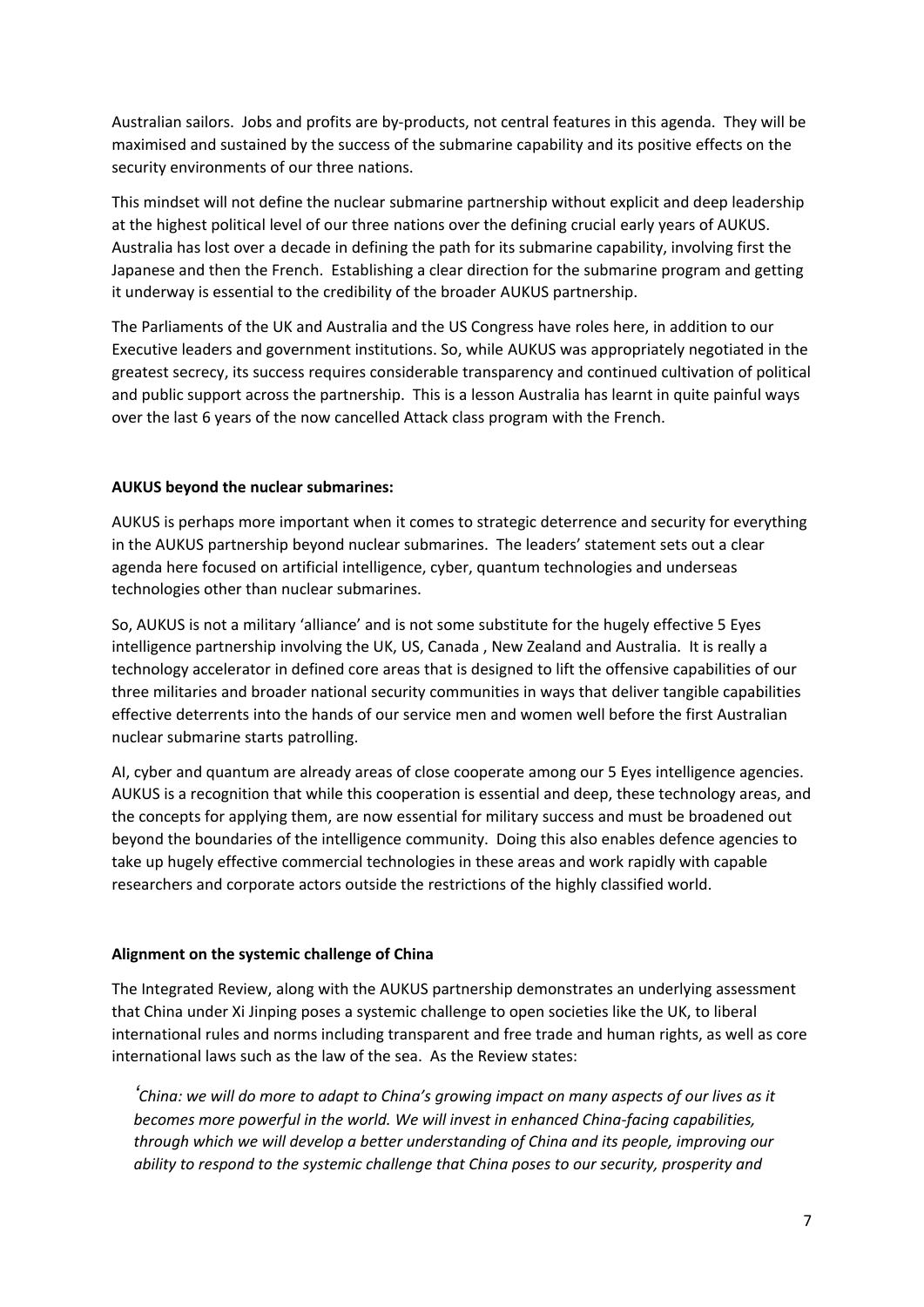*values - and those of our allies and partners. We will continue to pursue a positive trade and investment relationship with China, while ensuring our national security and values are protected.*

However, the review also states a positive ambition for engagement with China on a limited set of issues:

*We will also cooperate with China in tackling transnational challenges such as climate change.'*

It is an open question to what extent the Chinese government wishes to cooperate with partners on transnational challenges, whether climate change or global health issues. But indications are bad. It seems more likely that Beijing sees its actions on climate change as driven almost exclusively by national interests, not global ones, but also as a source of [concessions](https://www.washingtonpost.com/world/asia_pacific/climate-change-kerry-china/2021/09/02/65291fde-0b93-11ec-a7c8-61bb7b3bf628_story.html) from others on unrelated areas as the price of engaging with China on climate change. As others have [observed,](https://www.sipri.org/publications/2021/sipri-policy-papers/china-eu-connectivity-era-geopolitical-competition) the ground to engage the Chinese state in actual joint work involving reciprocity and compromise is shrinking.

Overall, though, the UK approach for dealing with this increasingly sharp systemic challenge of China gives it enormous opportunities in the Indo Pacific.

That's because the review recognises the increasingly close connections among security, economics and technology. The core here is cooperation with Indo Pacific partners on economics and trade centred on the UK's application to join the CP TPP regional trade agreement—underpinned by the security and technological partnership of AUKUS.

# **The UK and ASEAN**

Where does this leave UK political and diplomatic engagement with the wider Indo Pacific, beyond the AUKUS partners and China? The UK approach to engage with ASEAN as a dialogue partner and work with the existing diplomatic architecture of the region will enable implementation of these economic and security directions to take account of individual country and ASEAN-wide perspectives and sensitivities.

That's important for ensuring that UK policy and action is well understood by ASEAN states. It will also be useful for calibrating aspects of UK strategic policy and presence. And this diplomatic engagement with individual ASEAN members and with ASEAN bodies will contribute to growth in UK political and economic relations with these Indo Pacific actors – the UK's digital strategy and also UK trade in services have more positive futures if they connect to initiatives like [ASEAN's](https://asean.org/wp-content/uploads/2018/01/47.-December-2017-MPAC2025-2nd-Reprint-.pdf) [connectivity](https://asean.org/wp-content/uploads/2018/01/47.-December-2017-MPAC2025-2nd-Reprint-.pdf) agenda.

Individual ASEAN states have different positions on AUKUS, however, these fit with the 'two track' approach ASEAN members have been taking to security issues more broadly as China's assertiveness grow. So, there are public expressions of concern about AUKUS sparking an arms race, with silence about China's continuing military expansion. But these public words are accompanied by quiet support for AUKUS and its strengthening of the military balance in the Indo Pacific.

ASEAN has worked over decades to mitigate concerns among its members, and uses dialogue to reduce the pace and heat of various challenges. The expression of concern about arms racing is also a way of recognising the deteriorating security environment they face, driven by China's trajectory. A measure of the acceptance of UK (and Australian and new Zealand) security partnership post-AUKUS is continued positive moment in regional arrangements like the Five Power Defence Arrangement (FPDA) – which has just celebrated its 50<sup>th</sup> [anniversary.](https://www.channelnewsasia.com/singapore/fpda-nations-mark-50-years-defence-pact-aerial-naval-display-marina-south-2251426)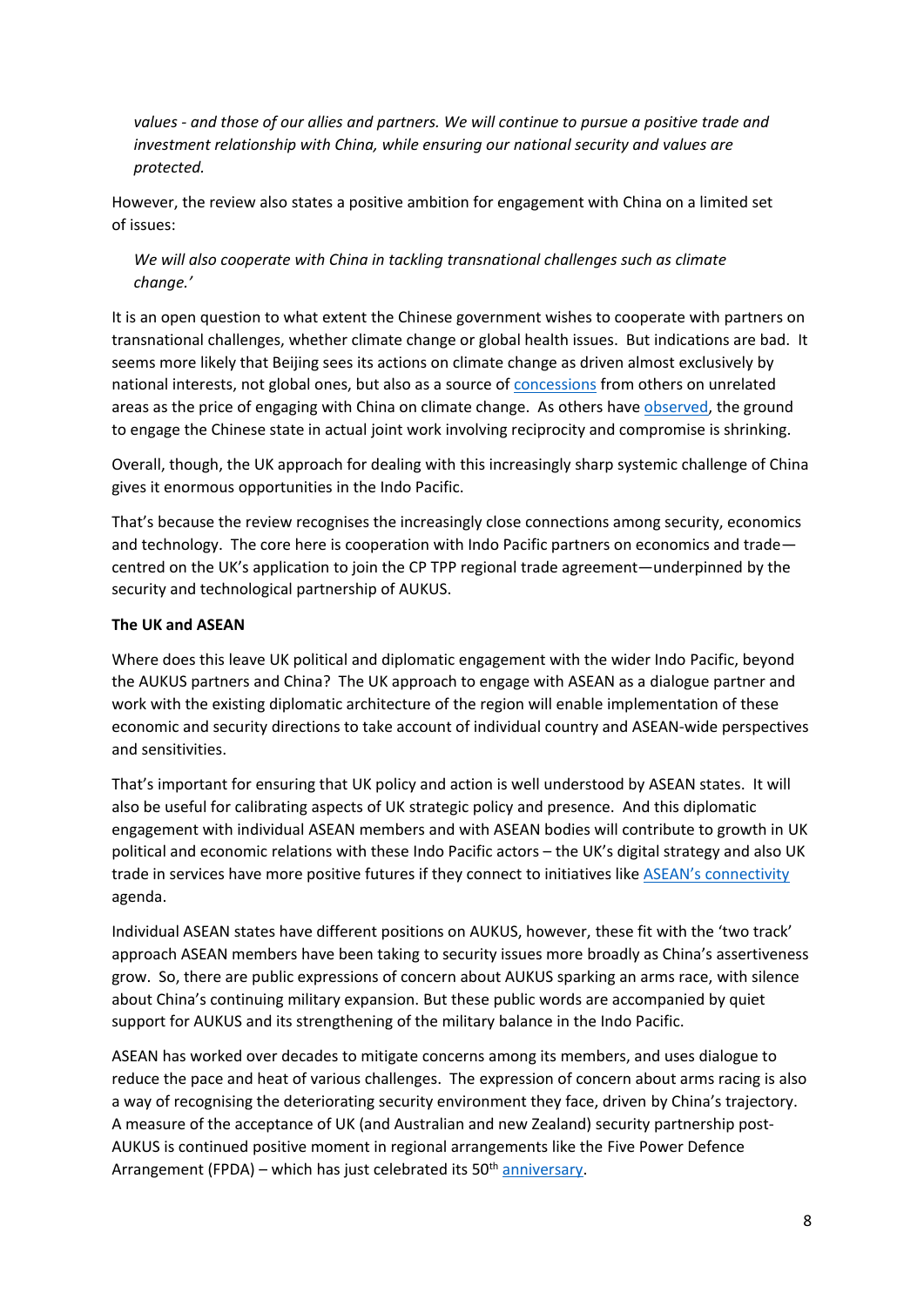# **Decoupling in the digital, high technology realm is real**

The UK's digital engagement in the Indo Pacific will be shaped by the now obvious and deepening [decoupling](https://www.uschamber.com/sites/default/files/024001_us_china_decoupling_report_fin.pdf) between China and major democratic economies, notably the US. 5G technology and the position of Chinese suppliers in national digital networks is an early example.

Strategic and economic power flow from the digital world now, and the decoupling between the US and Chinese economy centred on high technology that began during the 2<sup>nd</sup> term of Xi Jinping and the Trump Administration has continued under the Biden Presidency for this reason. The discussion on decoupling has moved markedly from its beginnings.

Back then it was impossible and unthinkable that the US and Chinese economies would or could decouple in any real way. Now, in late 2021, twin trends are making this happen, at least in digital technologies and key inputs to these like critical minerals and design and production of semiconductors. The Chinese state is pursuing increased independence in high technology from US and other democratic state inputs, not just the through the ongoing 'Made in China 2025' program but also under Xi's new economic strategy of 'Dual Circulation, and a major initiative to support creation of a more successful indigenous Chinese semiconductor industry. The Chinese government is also seeking control of [digital](https://www.reuters.com/technology/beyond-security-crackdown-beijing-charts-state-controlled-data-market-2021-07-20/) [data](https://www.reuters.com/technology/beyond-security-crackdown-beijing-charts-state-controlled-data-market-2021-07-20/) originating in China, with this push for data sovereignty creating growing tensions around digital connectivity. Digital engagement with China is being shaped and constrained by is data controls and policies, and China is using these policies in efforts to shape global standards and norms.

The Biden Administration is also seeking to reduce the interdependence of the US economy and technology sectors with the Chinese economy, to reduce the vulnerabilities the US has to Chinese policy directions and to reduce the leakage of US research and development in high technologies to Chinese security institutions and firms. It [seeks](https://ustr.gov/about-us/policy-offices/press-office/press-releases/2021/october/fact-sheet-biden-harris-administrations-new-approach-us-china-trade-relationship) [structural](https://ustr.gov/about-us/policy-offices/press-office/press-releases/2021/october/fact-sheet-biden-harris-administrations-new-approach-us-china-trade-relationship) [change](https://ustr.gov/about-us/policy-offices/press-office/press-releases/2021/october/fact-sheet-biden-harris-administrations-new-approach-us-china-trade-relationship) to Chinese policies and practices '*specifically related to its state-centred and non-market trade practices including Beijing's nonmarket policies and practices that distort competition by propping up state-owned enterprises, limiting market access, and other coercive and predatory practices in trade and technology*.' In the absence of change, decoupling will strengthen.

This factor is key to UK digital engagement in the Indo Pacific, just as advantage from digital technologies is central to AUKUS.

## **Conclusion**

The UK's Indo Pacific Tilt and AUKUS are profoundly welcome and positive developments for Australia and for all nations who are pursuing the objective of a [free,](https://www.iiss.org/blogs/analysis/2018/08/modi-free-open-inclusive) [open](https://www.iiss.org/blogs/analysis/2018/08/modi-free-open-inclusive) [and](https://www.iiss.org/blogs/analysis/2018/08/modi-free-open-inclusive) [inclusive](https://www.iiss.org/blogs/analysis/2018/08/modi-free-open-inclusive) [Indo](https://www.iiss.org/blogs/analysis/2018/08/modi-free-open-inclusive) [Pacific](https://www.iiss.org/blogs/analysis/2018/08/modi-free-open-inclusive). The hard work of implementation can bring the UK new partners and opportunities, as well as deepening core partnerships link that between with the US and Australia. Timely results and ruthless focus will establish early momentum.

Michael Shoebridge Director Defence, Strategy and National Security Australian Strategic Policy Institute